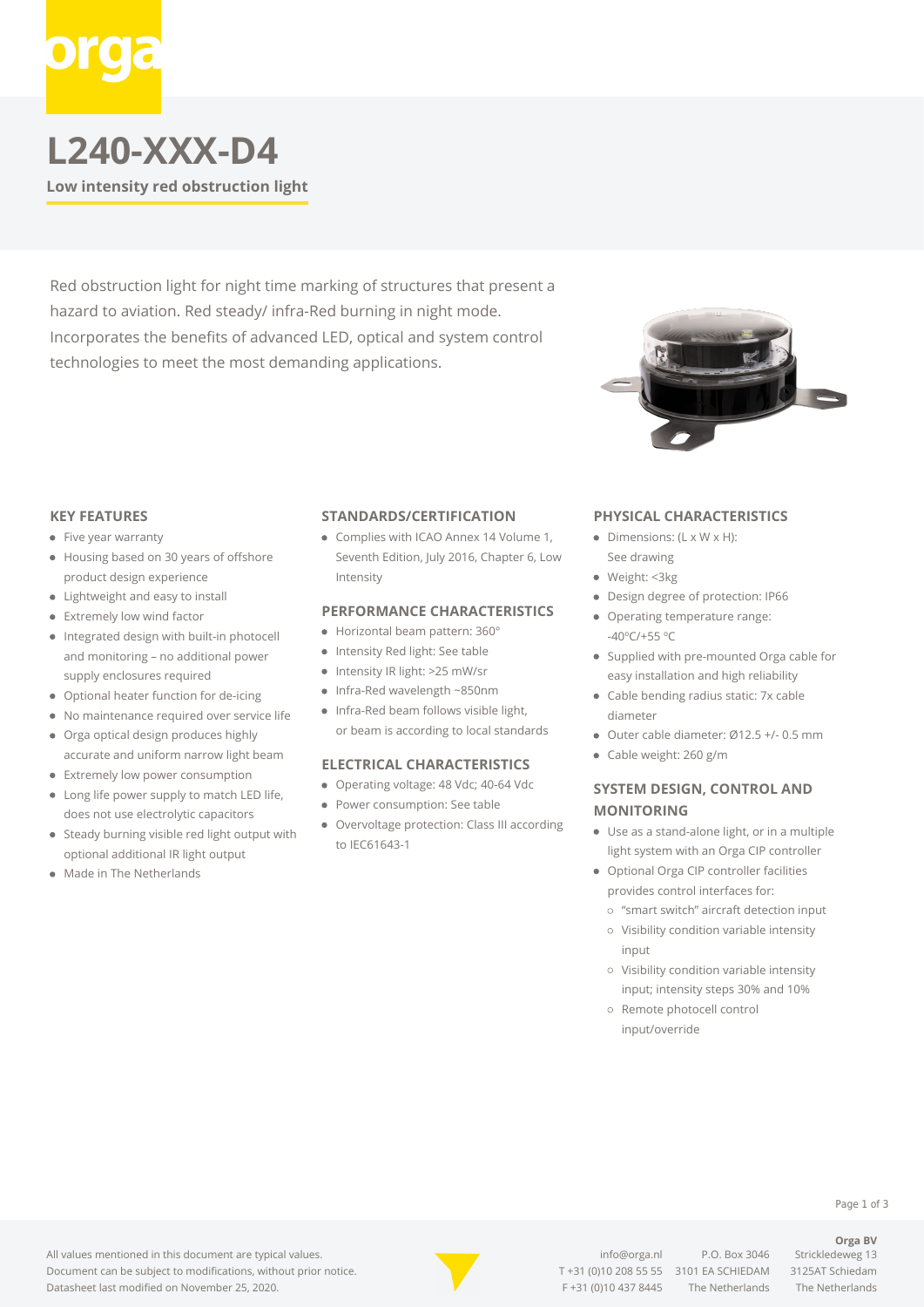

## **L240-XXX-D4**

**Low intensity red obstruction light**

| <b>Product</b>        |                                             |                                  |                                              | <b>Additional information</b>       |          |                                 |                   |                                                  |                 |
|-----------------------|---------------------------------------------|----------------------------------|----------------------------------------------|-------------------------------------|----------|---------------------------------|-------------------|--------------------------------------------------|-----------------|
| <b>Type</b>           | <b>Light performance</b>                    |                                  |                                              | Power<br>consumption (W) @<br>20 °C |          |                                 |                   |                                                  |                 |
|                       | Day                                         | Tw                               | Night                                        |                                     |          | Day Twi Night                   | Heater*<br>< 0 °C | Heater*<br>$>0$ °C<br>and $<$ 10<br>$^{\circ}$ C | <b>Standard</b> |
| L240-62A-IRF-D4       |                                             |                                  | 10 cd<br>Steady<br>Red<br>and IR             | 1 W                                 |          | $1 W = 2.7 W = -$               |                   | $\overline{\phantom{0}}$                         | <b>ICAO</b>     |
| L240-62A-IRF-H-D4     |                                             |                                  | 10 <sub>cd</sub><br>Steady<br>Red<br>and IR  |                                     |          | 1 W   1 W   2.7 W   16 W        |                   | 8W                                               | <b>ICAO</b>     |
| L240-62Aa-IRFa-D4     | 10 <sub>cd</sub><br>Steady<br>Red<br>and IR | 10 cd<br>Steady<br>Red<br>and IR | 10 cd<br>Steady<br>Red<br>and IR             | 2.7<br>i W                          | 2.7<br>W | $2.7 W$ -                       |                   | $\overline{\phantom{a}}$                         | <b>ICAO</b>     |
| L240-62B-IRF-D4       |                                             |                                  | 32 cd<br>Steady<br>Red<br>and IR             | 1 W                                 |          | $1 \text{W}$ $4.4 \text{W}$ $-$ |                   |                                                  | <b>ICAO</b>     |
| L240-62B-IRF-H-D4     |                                             |                                  | $32 \text{ cd}$<br>Steady i<br>Red<br>and IR |                                     |          | 1 W   1 W   4.4 W   16 W        |                   | 8W                                               | <b>ICAO</b>     |
| L240-62Btn-IRFtn-D4   |                                             | 32 cd<br>Steady<br>Red<br>and IR | 32 cd<br>Steady<br>Red<br>and IR             | 1 W                                 | 4.4<br>W | 4.4 W                           |                   |                                                  |                 |
| L240-62Btn-IRFtn-H-D4 |                                             | 32 cd<br>Steady<br>Red<br>and IR | 32 cd<br>Steady<br>Red<br>and IR             | 1 W                                 | 4.4<br>W | $4.4 W$   16 W                  |                   | 8 W                                              | <b>ICAO</b>     |

All values mentioned in this document are typical values. Document can be subject to modifications, without prior notice. Datasheet last modified on November 25, 2020.



[info@orga.nl](mailto:info@orga.nl) P.O. Box 3046 Strickledeweg 13 T [+31 \(0\)10 208 55 55](#page--1-0) 3101 EA SCHIEDAM 3125AT Schiedam F +31 (0)10 437 8445 The Netherlands The Netherlands

**Orga BV**

Page 2 of 3